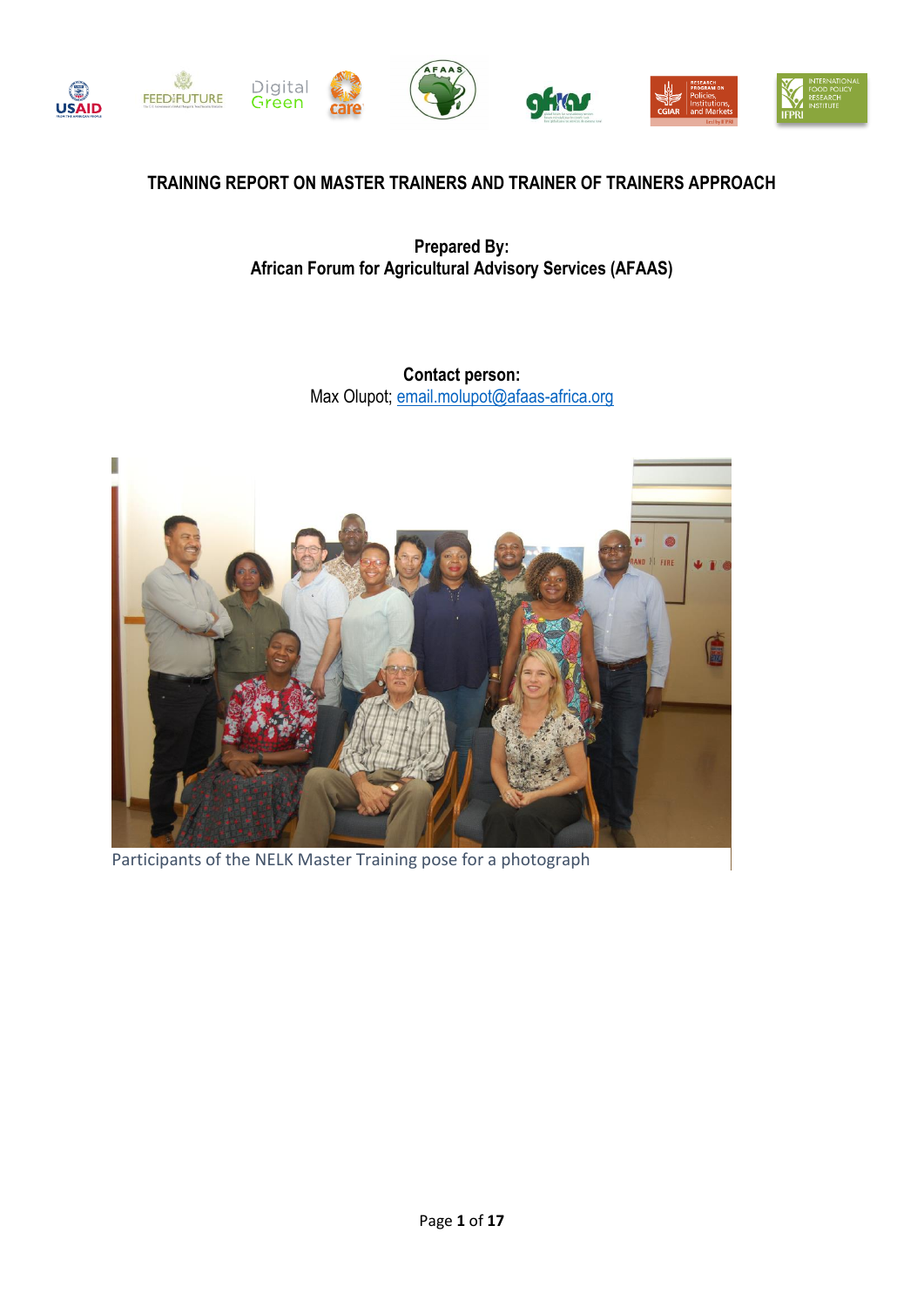

### **1. Introduction**

**Background**: Through the collaboration of GFRAS, DLEC, AFAAS and Country Fora, the sensitisation, testing and training workshops on the new Extensionist modules were conducted in Benin, Cameroon, Ethiopia, Ghana, Madagascar, Malawi, Nigeria and South Africa between 2015 and 2018. Despite this effort, the coverage continues to be very low against the demand. Therefore, concerted effort and actions are required through Training of Master Trainers (TMTs) to roll out of NELK. In view of this, a regional Master training was organised around the NELK and it was held in the University of Pretoria, South Africa.

**Training methodology:** The approach used follows training of core group of champions/ambassadors who were identified by AFAAS who can lead/coordinate rolling out of the NELK in Africa. This core group of Master Trainers will be "mentored" by experienced global facilitators. This core group will also be closely linked to the GFRAS Consortium on Education and Training, and the GFRAS ambassador programme<sup>1</sup> , which serve a similar purpose worldwide. It is expected that, the Master Trainers shall be supported to further design the training courses, based on NELK, in collaboration with the CFs. It is envisaged that through this initiative, ways for mobilisation resources will be thought to further translate the training materials and contextualization based on specific country or sub region demands. With support from GFRAS, DLEC, AFAAS and other partners, the MTs shall be fully equipped to facilitate different courses for AEAS actors, who preferably would be members of the CF or staff of AEAS organisations that are members of the CF.

**Implementing Partners:** The key partners implementing the programme include:

i) AFAAS: responsible for overall coordination and assist trainers in rolling out of NELK; ii) DLEC: supported by GFRAS and AFAAS is responsible for training of Master Trainers and mentoring at country level; iii) GFRAS: responsible for linking Master Trainers in mobilizing resources and coordinating the overall capacity development program; and iv) All partners will do joint resource mobilisation and use their networks for roll out of the NELK.

**Duration and Date:** The Training was conducted for five days, from 3-8 December 2018.

### **2. Welcome and setting the scene**

1

The participants were welcomed by Dr. Davis Kristin and Mr. Olupot Max, who were the main organisers of the training. They provided experience from similar initiatives including the farmer field schools whose foundation is rooted in the quality of master trainers. Dr. Davis and Prof. Fanie Terblanche took the participants through a brief orientation on the university.

Max Olupot, highlighted the objectives and rationale for the training. The overall objective of the first training is to build the capacity of the first cohorts of champions who can roll out the training at regional, sub regional and national level. The specific objective is to establish a core group of Master Trainers in Africa using a sustainable approach to strengthen capacities in the delivery of advisory services which, in the end, contribute to the GFRAS ambassador programme. It is further aimed at strengthening

<sup>&</sup>lt;sup>1</sup> The GFRAS ambassador programme will train people who are experienced, interested, and motivated to promote the GFRAS message in their sphere of influence. GFRAS ambassadors will both represent GFRAS generally, as well as have a specific expertise within one or several of the GFRAS strategic fields and content work.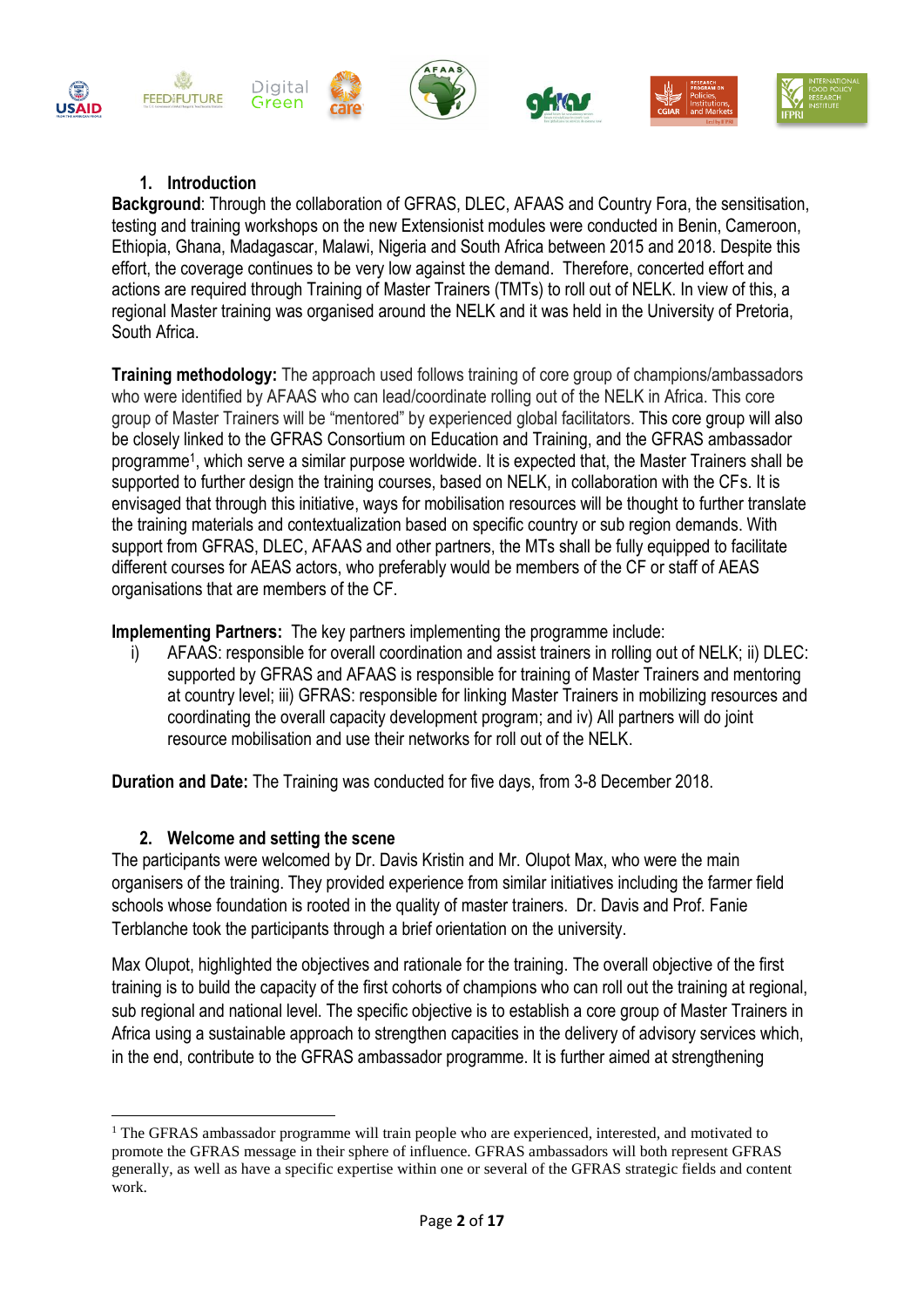

capacities of AEAS actors in Africa through rolling out of the NELK and ensuring follow up for application of knowledge acquired.

Ms. Hlami, shared the overview of the kit and how to use it; she highlighted the following as key activities carried out;

- Dissemination a continuous process
- Testing of the modules
- Sensitization at global, regional and national levels
- Trainings
- Mainstreaming

Participants were requested to share progress on NLEK training including regional training done in Durban, Korea and Uganda during regional meetings. Additionally, national trainings had been done, thus need for scaling the approach. It was noted that, there is growing interest in the use of the NELK and therefore need for better tracking of the outcomes of both the trainings and use.

Updated were provided by Country representatives, including:

- Malawi where the NELK is rolled out in the University, NELK used as advocacy tool, training on Monitoring and Evaluation;
- Uganda- trainings were done at national and cascaded to district level,
- Madagascar NELK training was done and testing with stakeholders;
- South Africa- integration in the university teaching materials but there are no appropriate people to teach it, lack of soft skills,
- Cameron training and testing of the modules was done;
- Zambia- use of the modules in the University of Africa as teaching materials among others.

The results of the online pre meeting results were presented as summarised in figure below.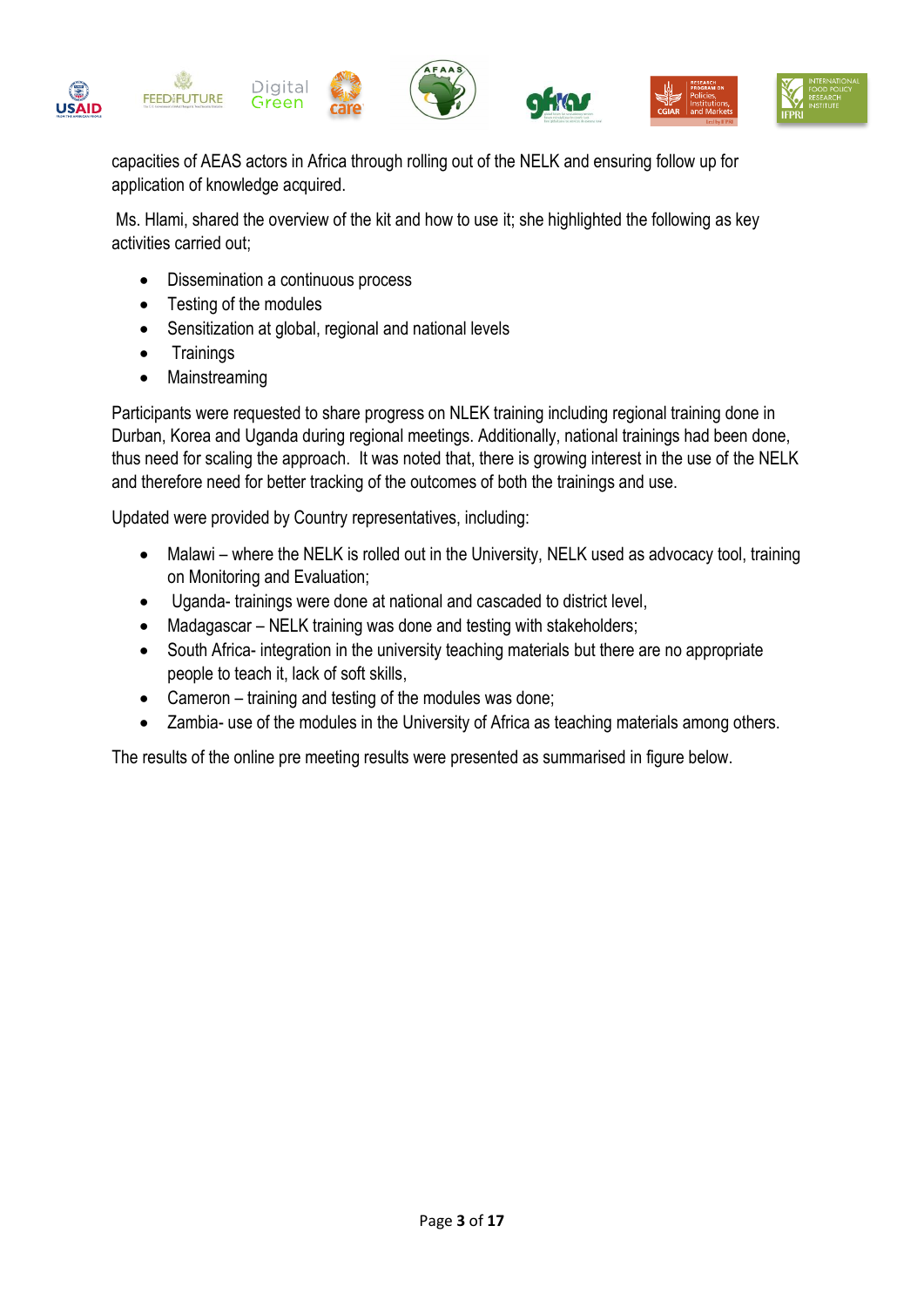



Participants took some time to reflect and further ranked the modules.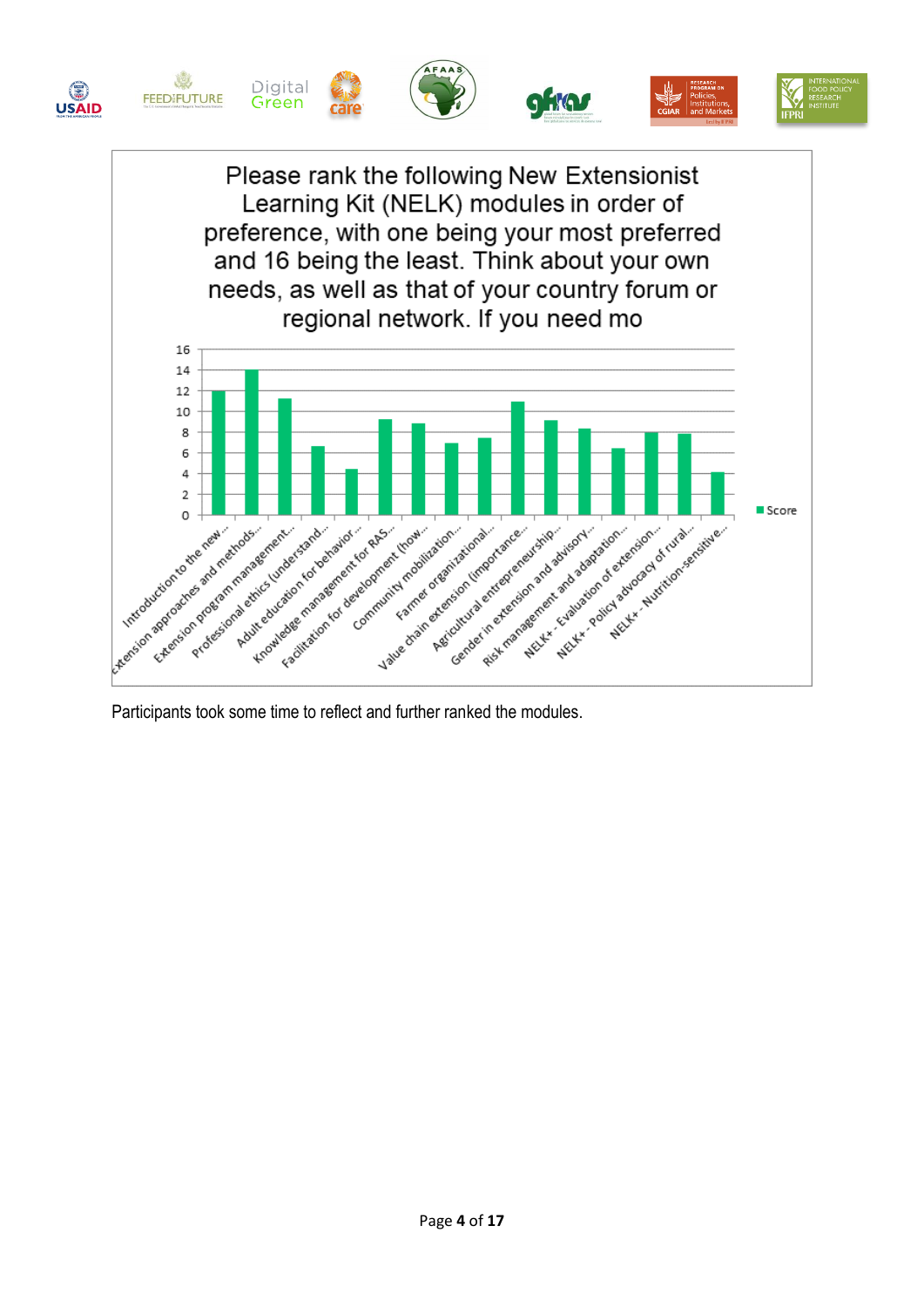



#### **Overview and instruction**

The five-day Training was intensive with participants most of the time doing self-directed learning, sharing, reflections. While setting the scene, the master facilitators reiterated on:

- A global view of extension clearly articulating and reinventing its expanded role within agricultural innovation systems. The view goes beyond strengthening individual skills to look at organizations and systems and their capacities.
- Extension includes actors from public, private, and civil society who support rural dwellers in many ways.
- Similarly, development efforts are increasingly complicated because of challenges such as natural resource depletion and climate change. Globalization, rural-urban migration, insecurity and terrorism all present new challenges to extension in addition to age-old problems.
- We can no longer operate in the Linear approach, top-down, hierarchical "treadmill", which came out of the Green Revolution. They assumed that farmers behave rationally – "rationalistic bias" - Belief that individuals are guided by reason; therefore just need to present it rationally & they will accept. Extension's role is only to communicate "expert" research to farmers who are to adopt. Assumes innovations come from research and does not acknowledge role of farmers, extension, private sector, etc. in innovations. Indeed, it's complex than this and needs different capacities.
- Therefore, Agricultural development frameworks have moved from a linear to a more complex systems perspective. Many scholars today use the AIS framework as a conceptual model. This framework has three basic elements: all of the actors in the system that brings about agricultural innovation, their interactions, and the institutions and policies governing their interactions.

Participants were taken through hands on training on different tools and methods. Some of which included the following:

- Collaborative calendar (Tool google calender) ; These Allow master trainers to use a collaborative calendar to plan, inform and remind other members on group activities. How : [https://digibites.zendesk.com/hc/en-us/articles/200299863-How-do-I-share-my-calendar-with](https://digibites.zendesk.com/hc/en-us/articles/200299863-How-do-I-share-my-calendar-with-someone-else-Google-Calendar-or-Outlook-com-)[someone-else-Google-Calendar-or-Outlook-com-](https://digibites.zendesk.com/hc/en-us/articles/200299863-How-do-I-share-my-calendar-with-someone-else-Google-Calendar-or-Outlook-com-) Application'; Agreed and practised; Starting a collaborative calendar for NELK Master Trainers (NELK MST).
- Collaborative Mind- Mapping ( Tool MindMeister.com); This allows master trainers to use a collaborative mind map tool to share ideas, thoughts and reflexions in a visual way How : [https://support.mindmeister.com/hc/en-us/articles/210390528-Create-Your-First-Mind-Map.](https://support.mindmeister.com/hc/en-us/articles/210390528-Create-Your-First-Mind-Map) Application : Starting a collaborative Mind Map to brainstorm on hot topics (ex: online NELK improvements, upscaling NELK training …) [www.freemind.com](http://www.freemind.com/)
- Distant meeting / webinar (Tool: Zoom.us). The objective is to allow master trainers to organize distant meetings, trainings, experience sharing, coaching sessions using webinar tool.
- Examination (Tool: Classmarker**) ;** This allows master trainers to master a testing tool allowing serious evaluation of NELK trainees in future. How : Google Forms / Quiz ; [www.classmarker.com](http://www.classmarker.com/)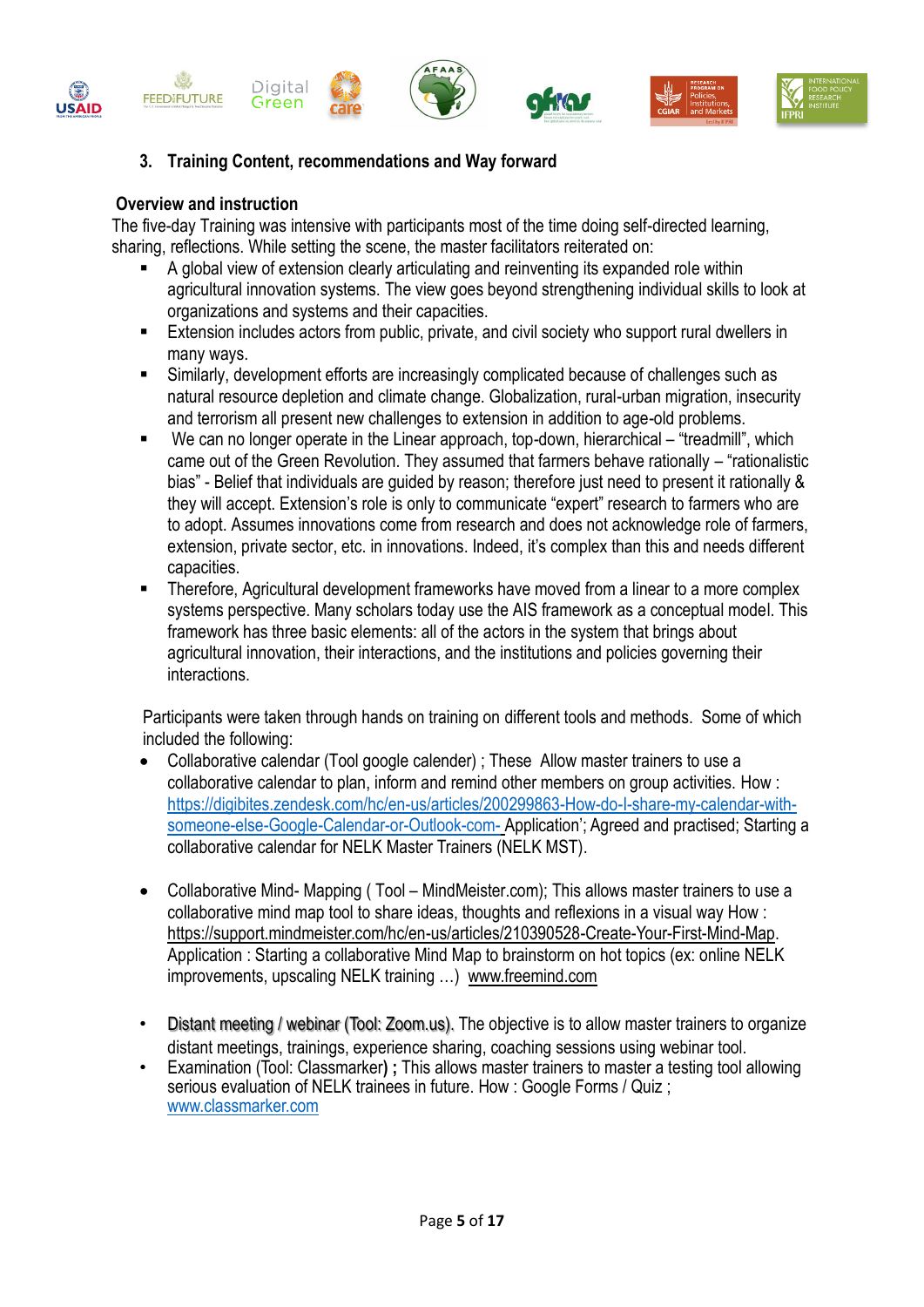

## **Recommendations**

Participants made the following recommendations for the roll out and use of the NELK**;**

- Master Trainers should be linked to GFRAS Consortium
- Development of Decision-making matrix by GFRAS
- Work with educational institutions to group modules which are basic? Which are intermediate? Which are advanced? Type of learner – field agent, manager, subject matter specialist…
- Carry out advocacy on NELK to key partners. Hold regional NELK launches that include module 1
- The Consortium + MT + CF/Champions
- Key institutional at Regional level include; AFAAS, SARFAAS, RESCAR
- Regional launch of NELK
- Formation of Master Trainer CoP
- Carry out MT competency inventory
- Master Trainers are assigned a module and one other
- Agree and design standard process for MT certification
- Set up committee to roll out NELK (editing, translation, modification, validation, certification)
- Continue self-training punctuated by webinars and face-to-face meetings

#### **Way forward**

The following shall be focal persons in the process of the NELK rollout**:** 

- i. GFRAS: Hlami
- ii. AFAAS: Max Olupot
- iii. RESCAR: Patrice Djamen
- iv. SARFAAS: Andry
- v. East Africa: Samson

#### **Agreed follow up actions**

- i. Webinars shall be conducted among and between the MTs and other extension professionals
- ii. Internal exam 1 week before webinar
- iii. Possibility of face to face meeting during other events like; Uganda March 2019; Cote dIvoire Nov 2019 and RESCAR meeting in West Africa 2019
- iv. Key Terms of Reference for MTs; Master the module via online
	- a. Recruit additional experts
	- b. Review existing assessment tools
	- Supplement + revise if assessment tools necessary

### v. **Profile of Master Trainer**

- a. Mastering modules
- b. Knowledge of all modules and master at least 3
- c. 5 modules at the beginning
- d. 2 new modules per year
- e. At least module 1, 2, 3, 5, 6, 10, 11, i.e. minimum 6 modules
- f. Basic Intermediary Advance + NE position paper
- g. Mandatory: 2, 10, 11, 5/8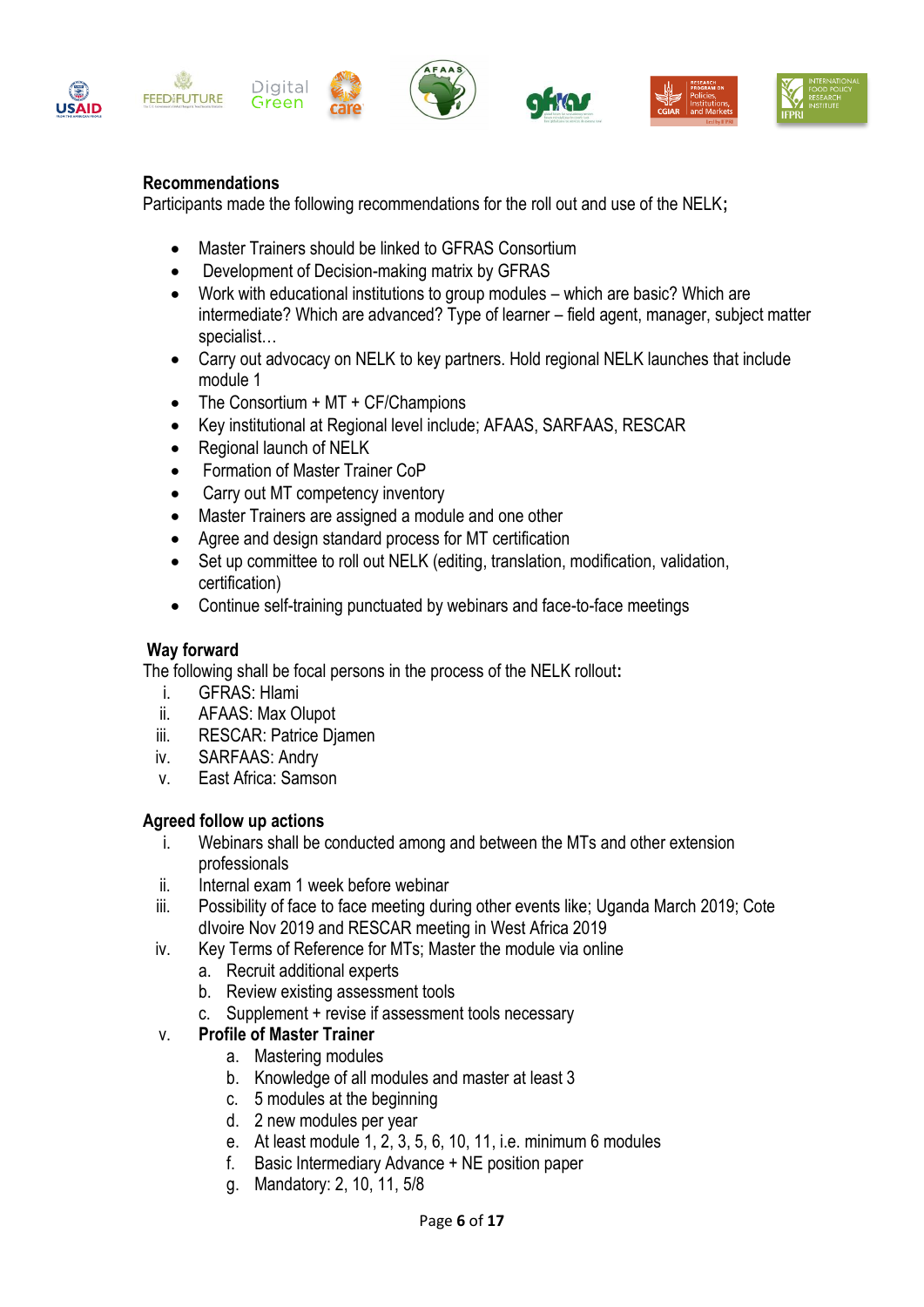











h. Master 70% of the modules

# vi. **Skills**

19

- a. Should master Andragogy & Delivery Pedagogy
- b. Lobbying & Advocacy
- c. Resource mobilization
- d. Sensitization
- e. Facilitate networking
- f. Sensitization, advocacy, promotion
- g. Should master basic relevant ICT tools for those modules
- h. Monitoring
- i. Reporting
- j. Master basic and relevant ICT tools for those modules
- k. Mobilize, link up with other experts around the modules
- l. Coordination Skills

# vii. **Other suggestions for MT**

- a. Analytical
	- b. Constructive
- c. Capacity to document experiences & progress
- d. Interacting with peer
- e. Mobilize funds for rolling out
- f. Mentoring of new MT to upscale & reach critical mass
- g. Include field level practical experience
- h. GFRAS & AFAAS should support the training of the MT
- i. Capacity to be analytical and to provide constructive suggestions
- j. Capacity to interact with peers
- k. Master trainer CoP Resource mobilization

# viii. **Profile**

- a. Willingness to learn & adapt to new environment (new culture, situation)
- b. Think in systems and strategic
- c. Coordination skills
- d. Leader
- e. Facilitator
- f. Team Player
- g. Open minded
- h. Interest
- i. Availability
- j. Ready to volunteer
- k. Experience, credibility authority
- l. Adhere to a code of conduct
- m. Communicator
- n. Ethical conduct
- o. Interest and passion to champion NELK
- p. Empathy
- q. High level of adaptive capacity & flexibility
- r. Social skills including networking and negotiation
- s. Innovator, open for new ideas, creative

### ix. **Qualification**

a. MSc Agri or Social Science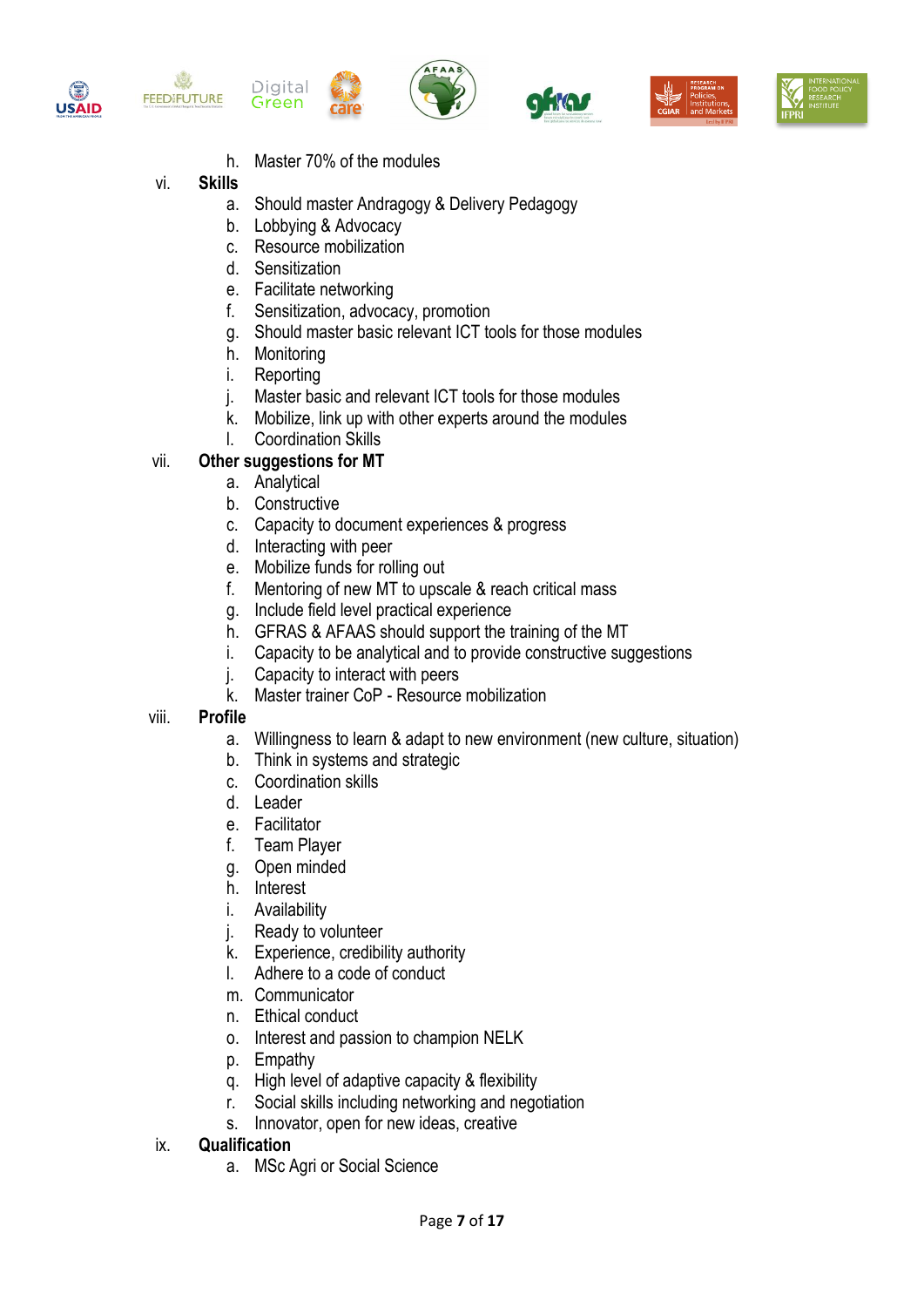



邀









- b. Experience on organization, facilitation, training of at least 5 years
- c. Post Graduate
- d. 5 years' experience minimum
- e. 5 years professional experience
- f. BSc level in Agric + Social Science
- g. Qualification in business
- h. University graduate: BSC agri/Biological Sc Social Sc / Business
- i. Continuous Professional Development
- x. The Webinars initially shall be structured as follows**;** 
	- a. Feedback on learning
	- b. Update on activities
	- c. Expert coaching
	- d. Expert input for next session
- xi. Resource mobilization
	- AGRA
	- IFAD
	- SASAKAWKA
	- KAFACI
	- Local NGOs and companies
	- Projects such as DLEC, INGENAES, MEAS
	- TAAT
	- CTA?
- xii. Carry out Sensitization and Needs assessment

Module assessment – needs marking or scoring

|    |                                                                                                                                                                                                                                            | <b>Level and</b><br>audience                                                                               | Learning<br>mode | <b>Duration</b> | <b>Lead Master</b><br><b>Trainer</b>       |
|----|--------------------------------------------------------------------------------------------------------------------------------------------------------------------------------------------------------------------------------------------|------------------------------------------------------------------------------------------------------------|------------------|-----------------|--------------------------------------------|
| 1. | Introduction to the new<br>extensionist                                                                                                                                                                                                    | <b>Basic</b>                                                                                               |                  | Short           | Kristin                                    |
| 3. | 2. Extension approaches and<br>methods (understand major<br>approaches and tools in<br>extension)<br><b>Extension program</b><br>management (program<br>management theories,<br>leadership, action planning,<br>human resource management, | <b>Basic</b><br>Field agents<br>Managers<br>Intermediate<br><b>Managers</b><br>including field<br>managers |                  | Short<br>Long   | Patrice and<br>Samson<br>Mercy and<br>Mary |
| 4. | coordination, M&E)<br><b>Professional ethics</b><br>(understand what a                                                                                                                                                                     | <b>Basic</b>                                                                                               |                  | Short           | Zanele and<br>Fanie                        |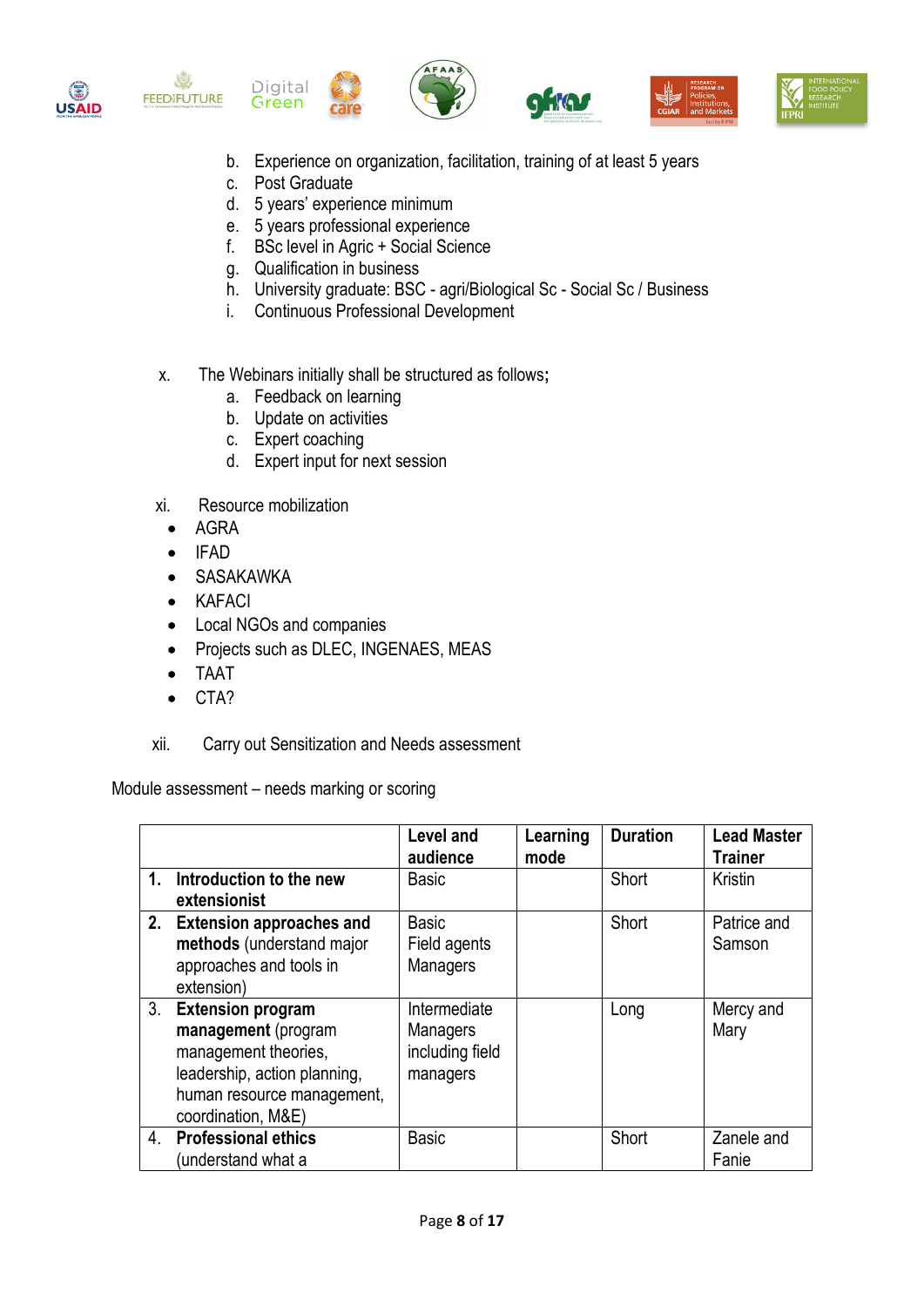













|    | professional is, how to apply<br>codes of conduct)                                                                                                              |                                 |              |                                    |
|----|-----------------------------------------------------------------------------------------------------------------------------------------------------------------|---------------------------------|--------------|------------------------------------|
| 5. | <b>Adult education for behavior</b><br>change (behavior change<br>theories and how adults learn)                                                                | <b>Basic</b>                    | Intermediate | Mercy and<br><b>Kristin</b>        |
| 6. | Knowledge management for<br><b>RAS</b> (basics of knowledge)<br>management, types of<br>communication media.<br>understand different types of<br>knowledge)     | <b>Basic</b>                    | Intermediate | Andry and<br>Mary                  |
| 7. | <b>Facilitation for development</b><br>(how to facilitate change, how<br>to broker, methods and tools<br>for facilitation)                                      | <b>Basic</b>                    | Intermediate | Hlami and<br>Samson                |
| 8. | <b>Community mobilization</b><br>(understand, culture, diversity,<br>gender and youth roles,<br>livelihood assessments,<br>problem-solving approaches)          | Intermediate                    | Long         | Johan                              |
| 9. | <b>Farmer organizational</b><br>development (types of farmer<br>organizations, developing<br>capacity, sustainability)                                          |                                 | Intermediate | Hlami and<br>Mercy                 |
|    | 10. Value chain extension<br>(importance of marketing, what<br>are value chains, market<br>analysis tools, use of ICTs in<br>value chains)                      | Advanced<br>Extension<br>agents | Long         | Max and<br>Verona                  |
|    | 11. Agricultural<br>entrepreneurship (what is<br>agripreneurship and what are<br>key skills for running a<br>business, financial<br>management, record keeping) | Advanced<br>Extension<br>agents | Long         | Paul Fatch<br>and Patrice          |
|    | 12. Gender in extension and<br>advisory services (gender<br>issues in rural livelihoods, how<br>to apply a gender lens)                                         | <b>Basic</b>                    | Short        | Evelyne<br>Ndipondjou<br>and Hlami |
|    | 13. Risk management and<br>adaptation in RAS (what is<br>risk, uncertainty, resilience and<br>adaption; climate change; risk<br>management tools)               | Intermediate                    | Intermediate | Patrice and<br>Max                 |
|    | 14. NELK+ - Evaluation of<br>extension programmes<br>(monitoring and evaluation of<br>RAS)                                                                      | Advanced                        | Intermediate | Andry and<br>Patrice               |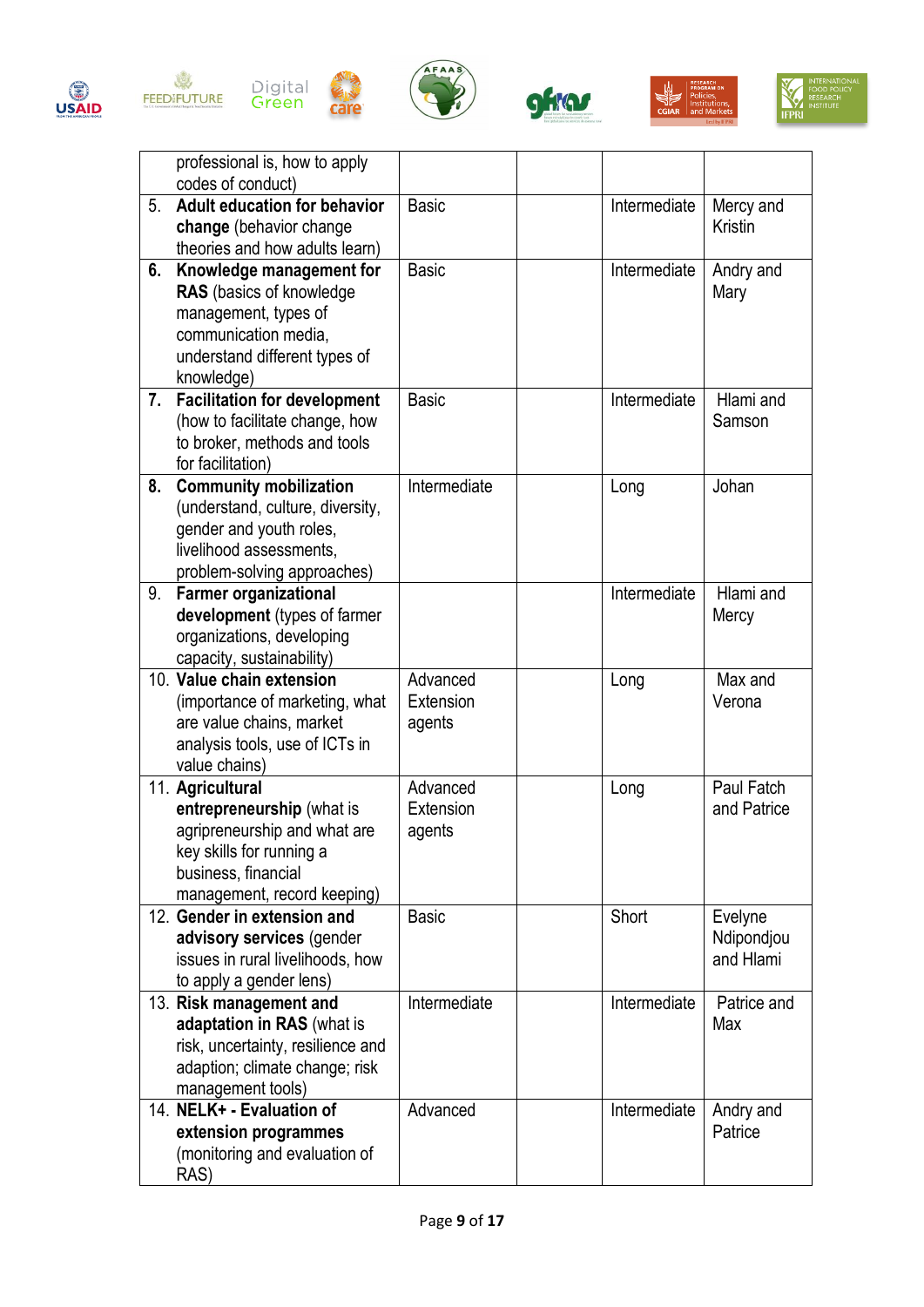





care







| 15. NELK+ - Policy advocacy of<br>rural advisory services (how<br>to analyze policies, how to use<br>data for advocacy, advocacy<br>tools)                              | Advanced | Intermediate | Paul Fatch<br>and Kristin |
|-------------------------------------------------------------------------------------------------------------------------------------------------------------------------|----------|--------------|---------------------------|
| 16. NELK+ - Nutrition-sensitive<br>extension (what is a nutritious<br>diet, how does malnutrition<br>affect society, promoting<br>practices to access healthy<br>foods) | Advanced | Intermediate | Verona                    |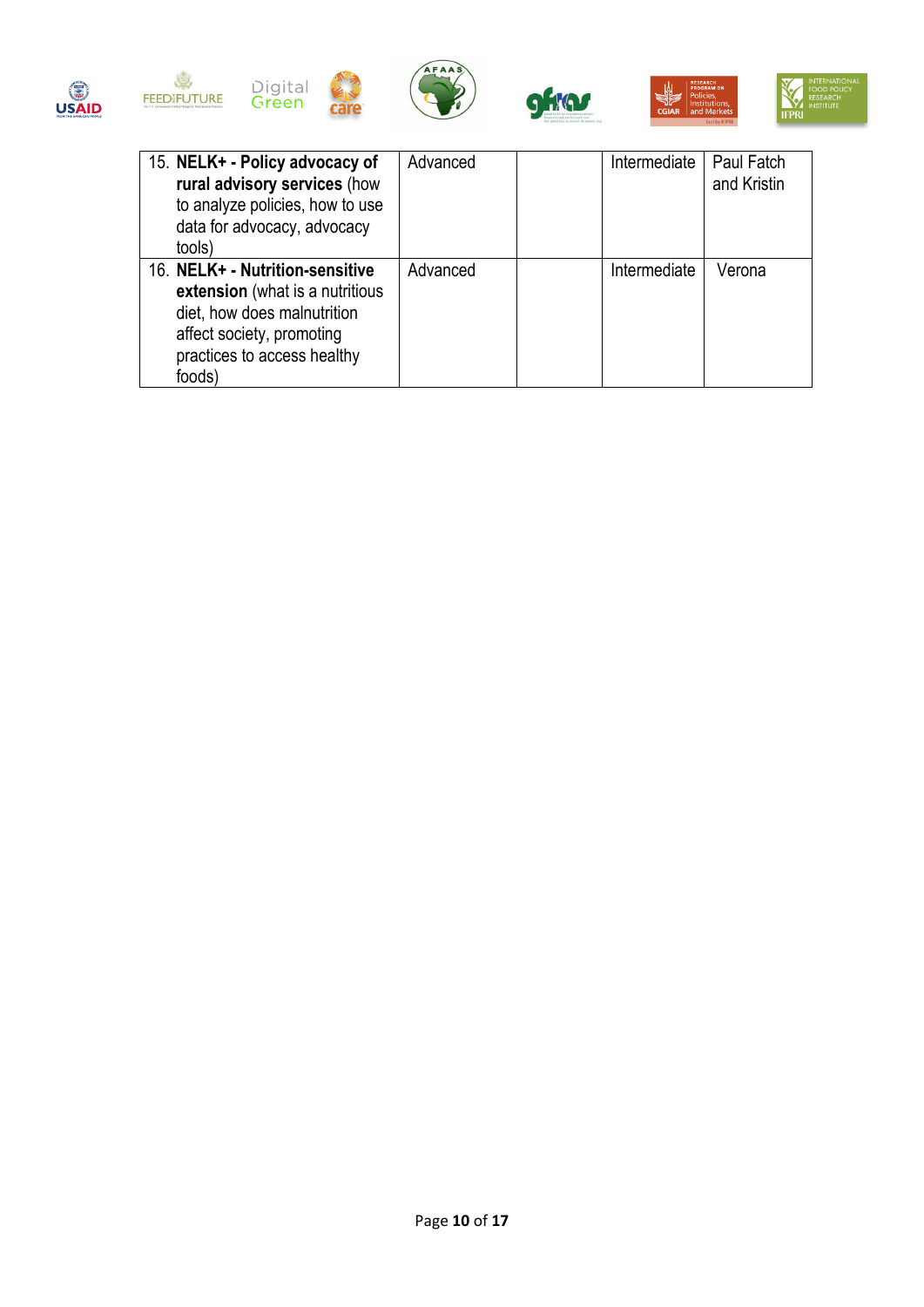











# 4. **ANNEXES**

# **List of participants**

| <b>No</b>        | <b>Name</b>                             | Institution                      | <b>Country</b>      | Email                     |
|------------------|-----------------------------------------|----------------------------------|---------------------|---------------------------|
| 1.               | Max Olupot                              | <b>AFAAS Secretariat</b>         | Uganda              | molupot@afaas-africa.org  |
| 2.               | Samson Eshetu                           | <b>ICRA/AFAAS</b>                | Ethiopia            | eshetusamson@gmail.com    |
| $\overline{3}$ . | Patrice Djamen                          | RESCAR-AOC                       | <b>Burkina Faso</b> | p.djamen759@gmail.com     |
| 4.               | Rucibigango Mary                        | Rwanda CF                        | Rwanda              | mrucibigango@gmail.com    |
| 5.               | Andrianjafy Raso                        | Madagascar CF                    | Madagascar          | andrew.raso@gmail.com     |
| 6.               | Paul Fatch                              | <b>MaFAAS</b>                    | Malawi              | paulfatch@gmail.com       |
| 7.               | <b>Zanele Precious</b><br><b>Mkhize</b> | <b>SANFAAS</b>                   | South Africa        | ZaneleMk@daff.gov.za      |
| 8.               | Adolphus Johnson                        | University/ SL CF                | Sierra Leone        | dibijay2003@yahoo.com     |
| 9.               | Verona Parkston                         | AVEMA / Moz CF                   | Mozambique          | Verona@agema.co.mz        |
| 10.              | Evelyne<br>Ndipondjou                   | Cameroon                         | Cameroon            | etiague@yahoo.fr          |
| 11.              | Johan Van Niekerk                       | University /<br><b>SARAFAAAS</b> | South Africa        | vNiekerkJA@ufs.ac.za      |
| 12.              | Mercy Akeredolu                         | Sasakawa                         | Ethiopia            | makeredolu@winrock.org    |
|                  | <b>Trainers</b>                         |                                  |                     |                           |
| 13.              | Hlamalani<br>Ngwenya                    | Consultant                       | South Africa        | hngwenya22@gmail.com      |
| 14.              | Davis Kristin                           | <b>DLEC</b>                      | South Africa        | K.Davis@cgiar.org         |
| 15.              | Fanie Terblanche                        | University of Pretoria           | South Africa        | Fanie.Terblanche@up.ac.za |

# **Draft working program for New Extensionist Learning Kit Training Week**

|     | <b>Date</b>  | $8:30 - 10:30$                         | $10:30 - 11:00$                                           | $11:00 - 1:00$                               | $1:00 - 2:30$        | $2:30 - 4:30$ | 4:30 |
|-----|--------------|----------------------------------------|-----------------------------------------------------------|----------------------------------------------|----------------------|---------------|------|
|     |              |                                        | <b>Tea Break</b>                                          |                                              | <b>Lunch Break</b>   |               | Tea  |
| Day | Dec 3<br>Mon | Plenary<br>Introduction and<br>purpose | <b>Facilitators set</b><br>up for training<br>on module 1 | Plenary<br>Overview of the<br>kit and how to | Adlers<br>Restaurant | Self-study    |      |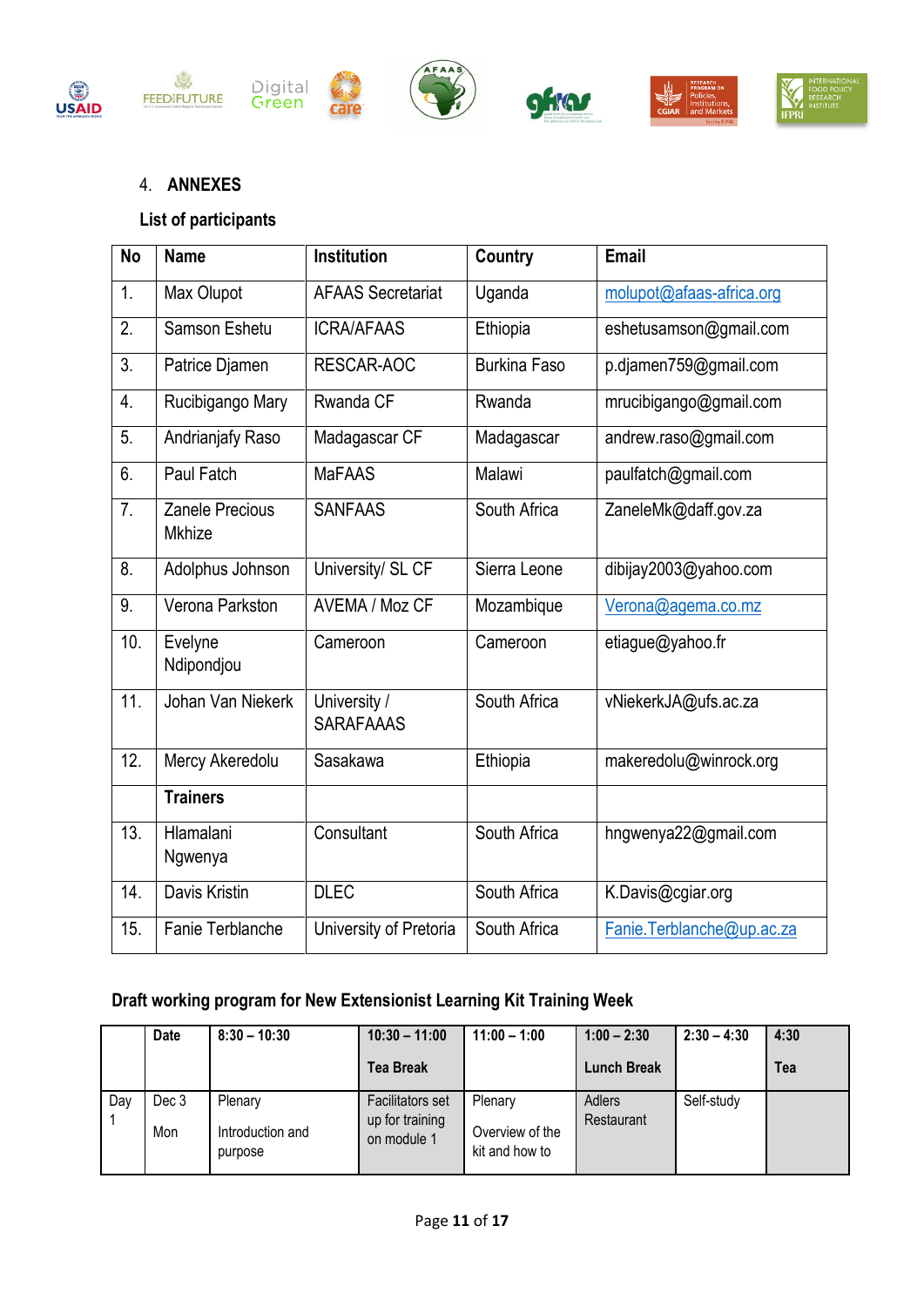











|          |                         | Learning styles<br>(Max, Kristin, Hlami)                                                              | use it (Hlami)<br>30'<br>Selected module                                       |                             | Facilitators<br>sit with input<br>people |  |
|----------|-------------------------|-------------------------------------------------------------------------------------------------------|--------------------------------------------------------------------------------|-----------------------------|------------------------------------------|--|
| Day<br>2 | Dec 4<br>Tues           | Sharing session from<br>day 1 (60')<br>Plenary key messages<br>and start next module                  | Plenary/group<br>work/self-study<br>on selected<br>modules                     | <b>Adlers</b><br>Restaurant | Self-study                               |  |
| Day<br>3 | Dec <sub>5</sub><br>Wed | Sharing session from<br>day 2 (60')<br>Plenary key messages<br>and start next module                  | Plenary/group<br>work/self-study<br>on selected<br>modules                     | <b>Adlers</b><br>Restaurant | Self-study<br>(free time)                |  |
| Day<br>4 | Dec 6<br>Thur           | Sharing session from<br>day 3 (60')<br>Plenary key messages<br>and integrating ICTs in<br><b>NELK</b> | Plenary on<br>integrating ICTs<br>in NELK                                      | Adlers<br>Restaurant        | Self-study &<br>coaching                 |  |
| Day<br>5 | Dec 7<br>Fri            | Experience with the kit<br>Individual and regional<br>needs & strategies                              | Experience with<br>the kit<br>Individual and<br>regional needs<br>& strategies | <b>Adlers</b><br>Restaurant | Group<br>coaching                        |  |
| Day<br>6 | Dec 8<br>Sat            | Sharing session from<br>day 5<br>M&E of the Kit (Hlami)                                               | Plan for<br>community of<br>practice/support<br>Resource<br>mobilization       | Adlers<br>Restaurant        | Wrap up                                  |  |

### **Learning Style Questionnaire**

The modality (learning channel preference) questionnaire reproduced here is by O'Brien (1985). To complete, read each sentence carefully and consider if it applies to you. On the line in front of each statement, indicate how often the sentence applies to you, according to the chart below. Please respond to all questions.

| Never applies to me. | Sometimes applies to me. | Often applies to me. |
|----------------------|--------------------------|----------------------|

### **SECTION ONE:**

- 1. \_\_\_\_\_I enjoy doodling and even my notes have lots of pictures and arrows in them.
- 2. \_\_\_\_\_I remember something better if I write it down.
- 3. \_\_\_\_\_I get lost or am late if someone tells me how to get to a new place, and I don't write down the directions.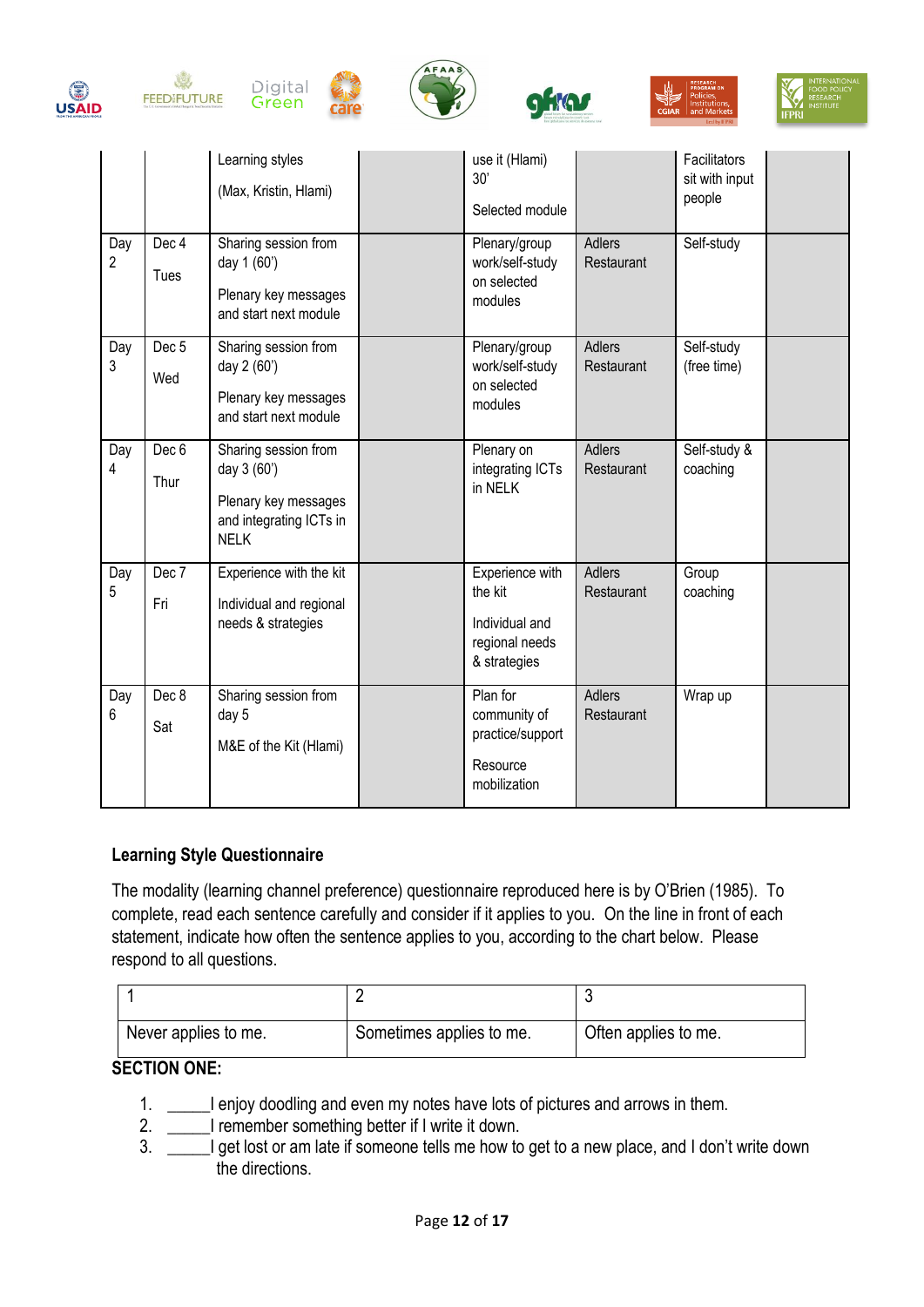

- 4. \_\_\_\_\_When trying to remember someone's telephone number, or something new like that, it helps me to get a picture of it in my mind.
- 5. \_\_\_\_\_If I am taking a test, I can "see" the textbook page and where the answer is located.
- 6. It helps me to look at the person while listening; it keeps me focused.
- 7. Using flashcards helps me to retain material for tests.
- 8. It's hard for me to understand what a person is saying when there are people talking or music playing.
- 9. \_\_\_\_\_It's hard for me to understand a joke when someone tells me.
- 10. It is better for me to get work done in a quiet place.
- *Total*\_\_\_\_\_\_

## **SECTION TWO:**

- 1. \_\_\_\_\_ My written work doesn't look neat to me. My papers have crossed-out words and erasures.
- 2. It helps to use my finger as a pointer when reading to keep my place.
- 3. \_\_\_\_\_ Papers with very small print, blotchy dittos or poor copies are tough on me.
- 4. \_\_\_\_\_ I understand how to do something if someone tells me, rather than having to read the same thing to myself.
- 5. \_\_\_\_\_ I remember things that I hear, rather than things that I see or read.
- 6. \_\_\_\_\_ Writing is tiring. I press down too hard with my pen or pencil.
- 7. My eyes get tired fast, even though the eye doctor says that my eyes are ok.
- 8. When I read, I mix up words that look alike, such as "them" and "then," "bad" and "dad."
- 9. It's hard for me to read other people's handwriting.
- 10. \_\_\_\_\_ If I had the choice to learn new information through a lecture or textbook, I would choose to hear it rather than read it.

### *Total\_\_\_\_\_\_*

### **Continue with Section Three on the reverse side**

### **SECTION THREE:**

- 1. \_\_\_\_\_ I don't like to read directions; I'd rather just start doing.
- 2. \_\_\_\_\_ I learn best when I am shown how to do something, and I have the opportunity to do it.
- 3. \_\_\_\_\_\_ Studying at a desk is not for me.
- 4. \_\_\_\_\_ I tend to solve problems through a more trial-and-error approach, rather than from a step-by-step method.
- 5. \_\_\_\_\_ Before I follow directions, it helps me to see someone else do it first.
- 6. \_\_\_\_\_ I find myself needing frequent breaks while studying.
- 7. \_\_\_\_\_ I am not skilled in giving verbal explanations or directions.
- 8. \_\_\_\_\_\_ I do not become easily lost, even in strange surroundings.
- 9. \_\_\_\_\_\_\_ I think better when I have the freedom to move around.
- 10. \_\_\_\_\_ When I can't think of a specific word, I'll use my hands a lot and call something a "whatcha-ma-call-it" or a "thing-a-ma-jig."

*Total\_\_\_\_\_\_*

# **SCORING:**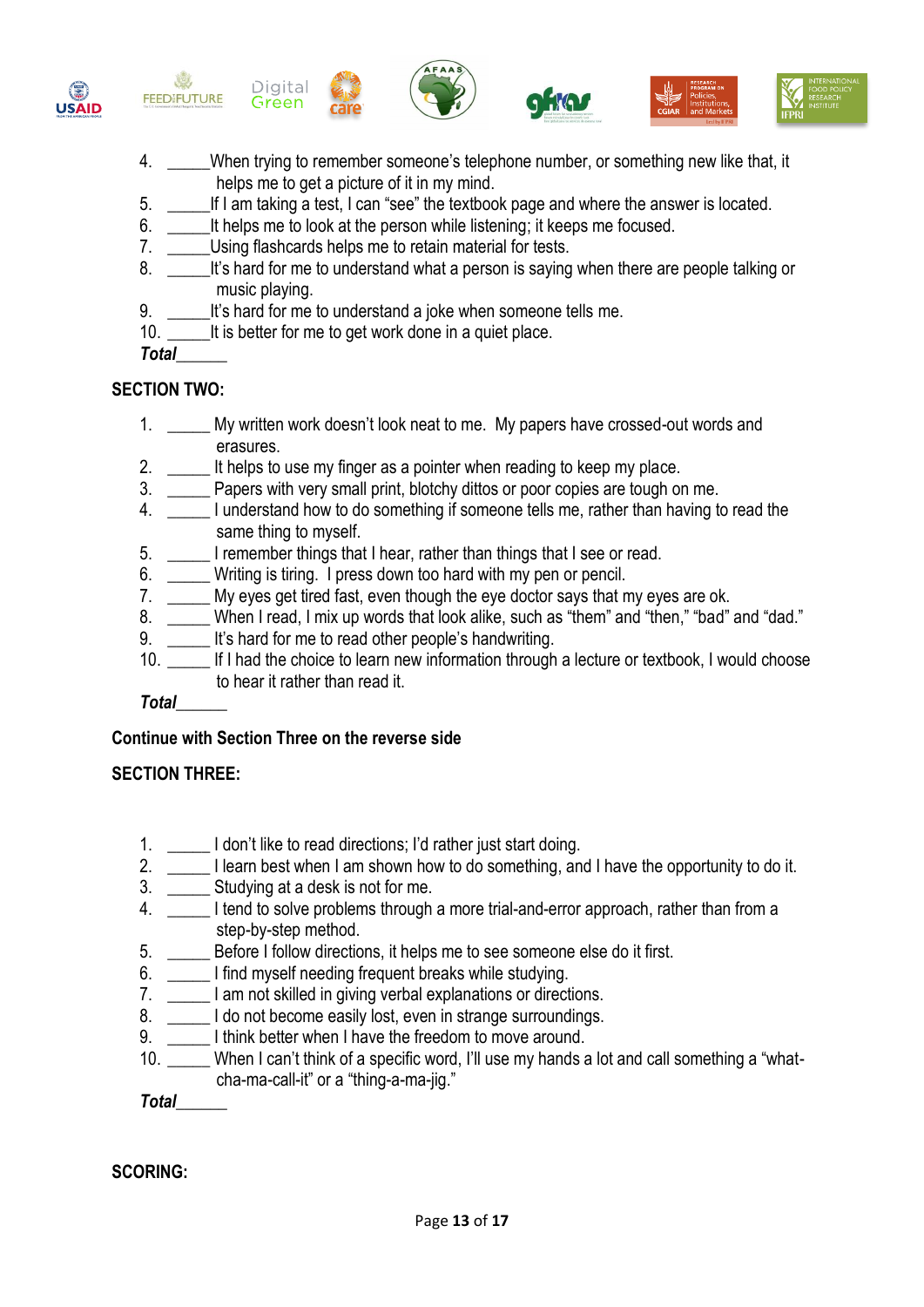

Now, add up the scores for each of the three sections and record below. The maximum score in any section is 30 and the minimum score is 10. Note the preference next to each section.

Section One score: \_\_\_\_\_(Visual) Section Two score: \_\_\_\_\_\_(Auditory) Section Three score: \_\_\_\_\_\_(Kinesthetic)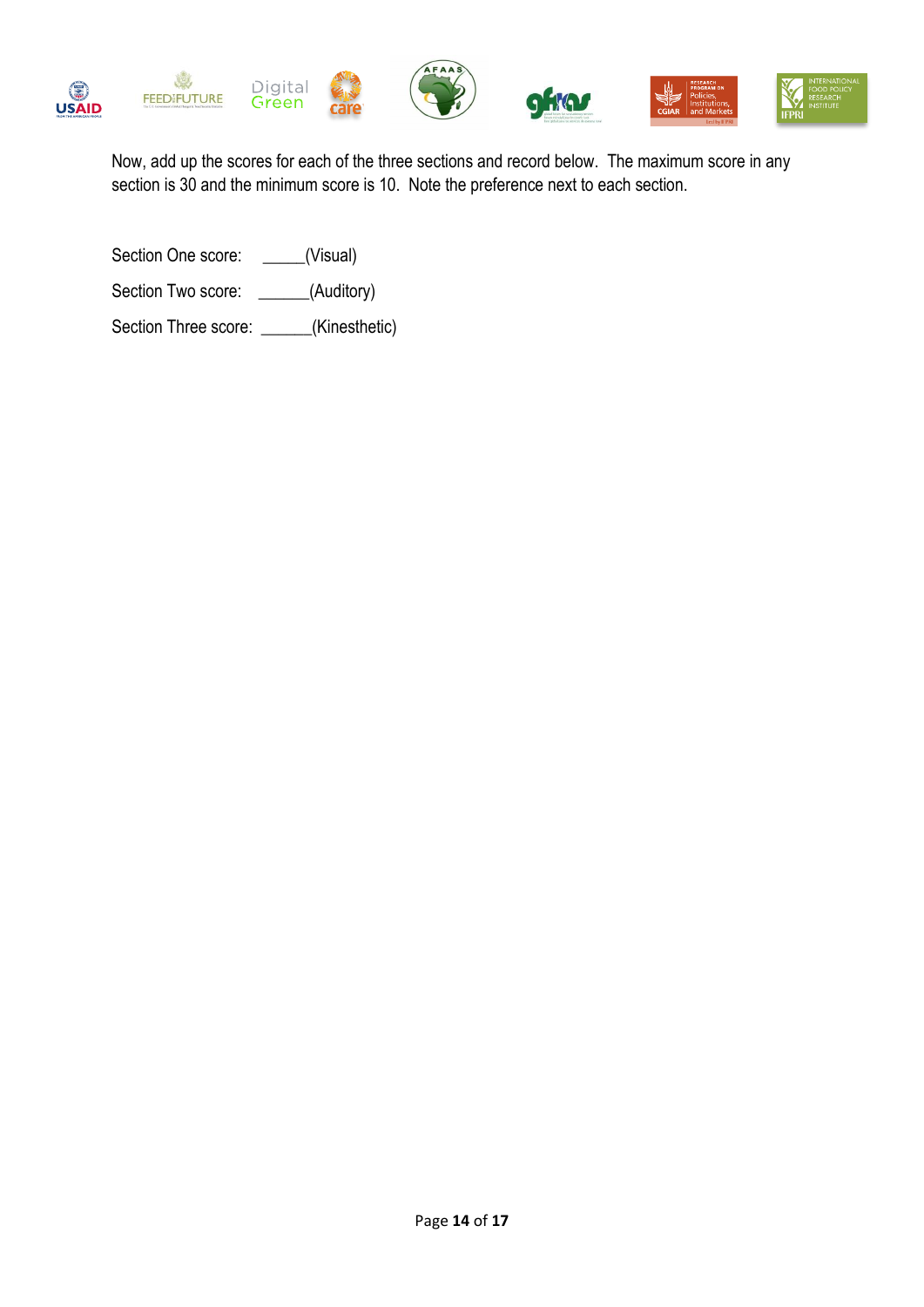

## **EVALUATING THE LEARNING STYLE QUESTIONNAIRE**

The modality type with the highest score indicates your preferred learning channel. The higher the score, the stronger the preference. If you have relatively high scores in two or more sections, you probably have more than one strength. If the scores in the sections are roughly equal, you probably do not have a preferred learning channel; you are a multi-sensory learner.

The following table summarizes the observable characteristic indicative of the three learning styles. It provides an informal means of assessing your preferred approach to learning.

| <b>MODALITY</b>                           | <b>VISUAL</b>                                                                                                           | <b>AUDITORY</b>                                                                                                            | <b>KINESTHETIC</b>                                                                                            |
|-------------------------------------------|-------------------------------------------------------------------------------------------------------------------------|----------------------------------------------------------------------------------------------------------------------------|---------------------------------------------------------------------------------------------------------------|
|                                           |                                                                                                                         |                                                                                                                            | (Hands-on)                                                                                                    |
| <b>PREFERRED</b><br><b>LEARNING STYLE</b> | Learns by seeing or<br>watching<br>demonstrations                                                                       | Learns through verbal<br>instructions from self<br>or others.                                                              | Learns by doing and<br>direct involvement.                                                                    |
| <b>SPELLING</b>                           | Recognizes words by<br>sight; relies on<br>configurations of<br>words.                                                  | Uses a phonics<br>approach has auditory<br>word attack skills.                                                             | Often is a poor speller;<br>writes words to<br>determine if they "feel"<br>right.                             |
| <b>READING</b>                            | Likes description;<br>sometimes stops<br>reading to stare into<br>space and imagine<br>scene; intense<br>concentration. | Enjoys dialogue and<br>plays; avoids lengthy<br>descriptions; unaware<br>of illustrations; moves<br>lips or sub-vocalizes. | Prefers stories where<br>action occurs early;<br>fidgets while reading;<br>not an avid reader.                |
| <b>HANDWRITING</b>                        | Tends to be a good,<br>particularly when<br>young; spacing and<br>size are good;<br>appearance is<br>important.         | Has more difficulty<br>learning in initial<br>stages; tends to write<br>lightly.                                           | Good initially, but<br>deteriorates when<br>space becomes<br>smaller; pushes harder<br>on writing instrument. |
| <b>MEMORY</b>                             | Remember faces, but<br>forgets names; writes<br>things down; takes<br>notes.                                            | Remembers names,<br>but forgets faces;<br>remembers by<br>auditory repetition.                                             | Remembers best what<br>was done, but not what<br>was seen or talked<br>about.                                 |
| <b>IMAGERY</b>                            | Vivid imagination;<br>thinks in pictures;<br>visualizes in detail.                                                      | Sub-vocalizes;<br>imagines things in<br>sounds; details are<br>less important.                                             | Imagery not important;<br>images that do occur<br>are accompanied by<br>movement.                             |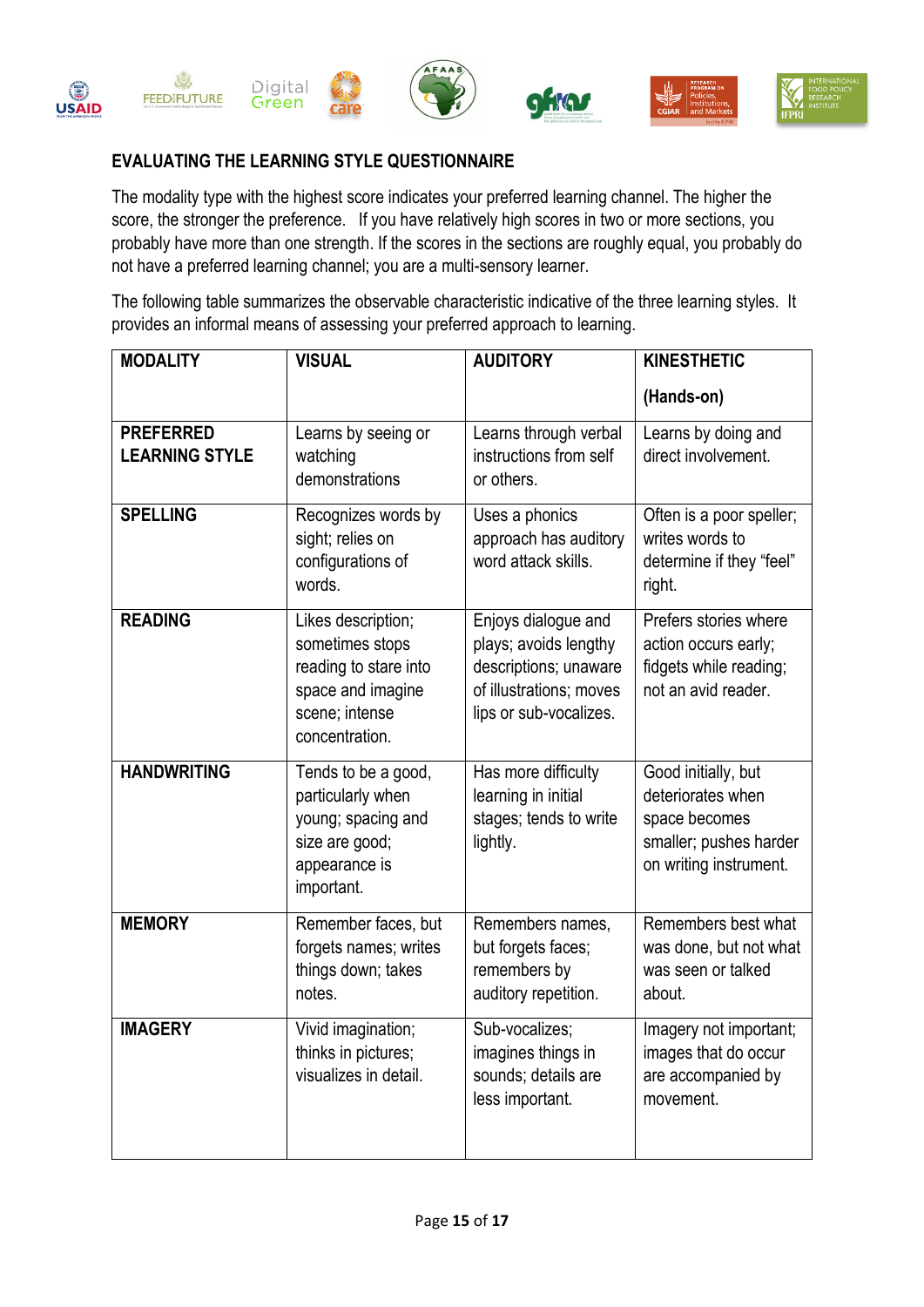













| <b>DISTRACTABILITY</b>                                       | Unaware of sounds;<br>distracted by<br>movement.                                           | Easily distracted by<br>sounds.                                                                    | Not attentive to visual<br>or auditory<br>presentation so may<br>seem distracted.                      |
|--------------------------------------------------------------|--------------------------------------------------------------------------------------------|----------------------------------------------------------------------------------------------------|--------------------------------------------------------------------------------------------------------|
| <b>PROBLEM SOLVING</b>                                       | Deliberate; plans in<br>advance; organizes<br>thoughts by writing<br>them; lists problems. | Talks problems out;<br>tries solutions verbally<br>or sub-vocally; talks<br>self through problems. | Attacks problem<br>physically; impulsive;<br>often selects solution<br>involving greatest<br>activity. |
| <b>RESPONSE TO</b><br><b>PERIODS OF</b><br><b>INACTIVITY</b> | Stares or doodles; finds<br>something.                                                     | Hums, talks to self, or<br>talks to others.                                                        | Fidgets or finds<br>reasons to move.                                                                   |
| <b>RESPONSE TO NEW</b><br><b>SITUATIONS</b>                  | Looks around or<br>examines structure.                                                     | Talks about situation;<br>discusses pros and<br>cons of what to do.                                | Tries things out;<br>touches, feels or<br>manipulates.                                                 |

## **New Extensionist Learning Kit Training of Master Trainers**

We value your honest feedback. Your perspectives are crucial in helping us continuously improve. Please reflect on your experience of the event and provide your candid opinions here.

## **How likely is it that you would recommend the DLEC community of practice forum to a friend or colleague?**

| NOT AT ALL LIKELY |  |  |  |  |  |   |   | EXTREMELY LIKELY |  |
|-------------------|--|--|--|--|--|---|---|------------------|--|
|                   |  |  |  |  |  | 6 | 7 | 9                |  |

**What is the most important reason for your rating?** 

**On a scale of 0-4, what is your level of agreement with the following statements concerning the training?**